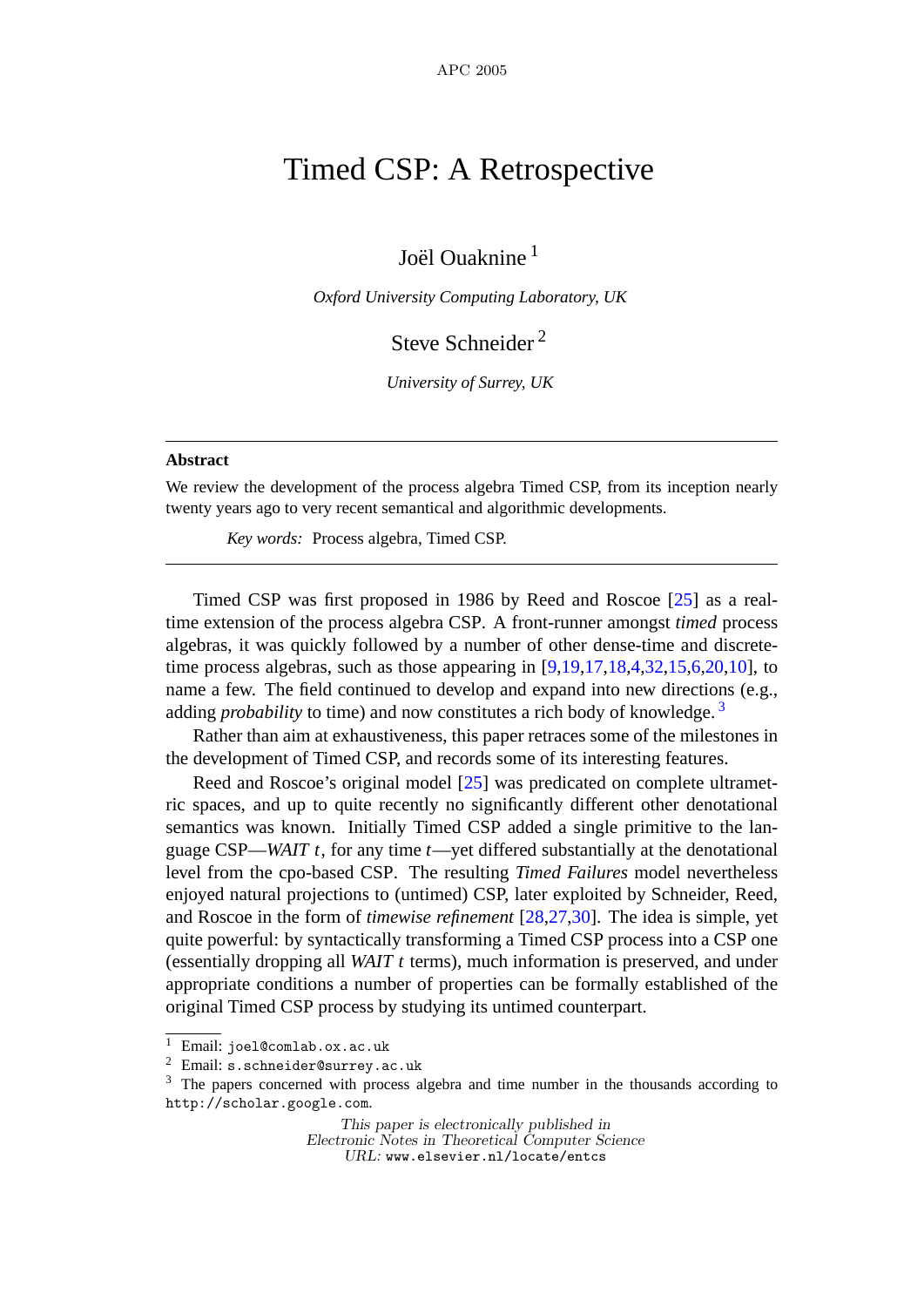The semantics of Timed CSP is easily understood in relation to that of CSP: *timed failures* consist in traces and refusals (events that cannot be performed), but with every event performed or refused accompanied by a real-valued timestamp. In common with CSP, the refusal element of a timed failure embodies a *branchingtime* aspect which is usually absent from other linear-time trace-based frameworks: the notion of *liveness* in Timed CSP, for example, consists in asserting that an event is never blocked, rather than postulate its eventual occurrence (certainly a reassurance to, say, jet fighter pilots relying on the '*eject*' button in case of emergency!).

In their respective doctoral theses, Schneider [\[28\]](#page-4-2) and Davies [\[11\]](#page-3-7) developed complete proof systems for Timed CSP. They also introduced a number of additional features, such as infinite choice, infinite observations, timeouts and interrupts, signals, and the removal of the requirement that every action and recursive call be preceded by a strictly positive amount of time—see [\[7\]](#page-3-8) for a detailed account of these changes.

Jackson [\[16\]](#page-3-9) was the first to look into model checking for Timed CSP. To this end, he defined a "finite-state" version of the language, together with a suitable temporal logic, and applied regions-based algorithms [\[1\]](#page-2-2) to solve the model checking problem.

In 2001, Ouaknine [\[21\]](#page-3-10) undertook a systematic study of the relationship between (dense-time) Timed CSP and a discrete-time version of it. This led him to extend Henzinger, Manna, and Pnueli's *digitization* techniques [\[14\]](#page-3-11) to liveness properties, which resulted in a model checking algorithm for very a wide class of specifications that could be verified on the CSP model checker FDR. This work was later refined and extended in [\[22](#page-4-5)[,23\]](#page-4-6).

While most of the semantical developments of Timed CSP have tended to focus on the denotational side, Schneider equipped Timed CSP with a congruent operational semantics in [\[29\]](#page-4-7), later slightly extended by Ouaknine in [\[21\]](#page-3-10). Full abstraction results of various kinds (with respect to may-testing, must-testing, and logical characterisations) can also be found in [\[29](#page-4-7)[,22](#page-4-5)[,12\]](#page-3-12).

Perhaps surprising is the lack of work on *algebraic* semantics. This may be related to the fact that, unlike the case for (untimed) CSP (and indeed most process algebras), the parallel operators in Timed CSP cannot be reduced to other primitives. This observation was first recorded in [\[26\]](#page-4-8), although in that instance it arose out of a rather circumstantial peculiarity of the semantic model. An interesting example is the following, taken from  $[21]$ : the process

$$
(a \longrightarrow STOP) \parallel (WAIT 1 \; \text{S} \; b \longrightarrow STOP)
$$

consisting of two interleaved components, the first of which offers an *a* immediately, and the second of which waits one time unit then offers a *b*, cannot be re-written in standard Timed CSP without some form of parallel composition. In other words, one cannot in general sequentially simulate the concurrent passage of time in Timed CSP, even if one includes timeouts.<sup>[4](#page-1-0)</sup>

<span id="page-1-0"></span> $\overline{4}$  A nonstandard timeout operator was introduced in [\[12\]](#page-3-12), which does allow the elimination of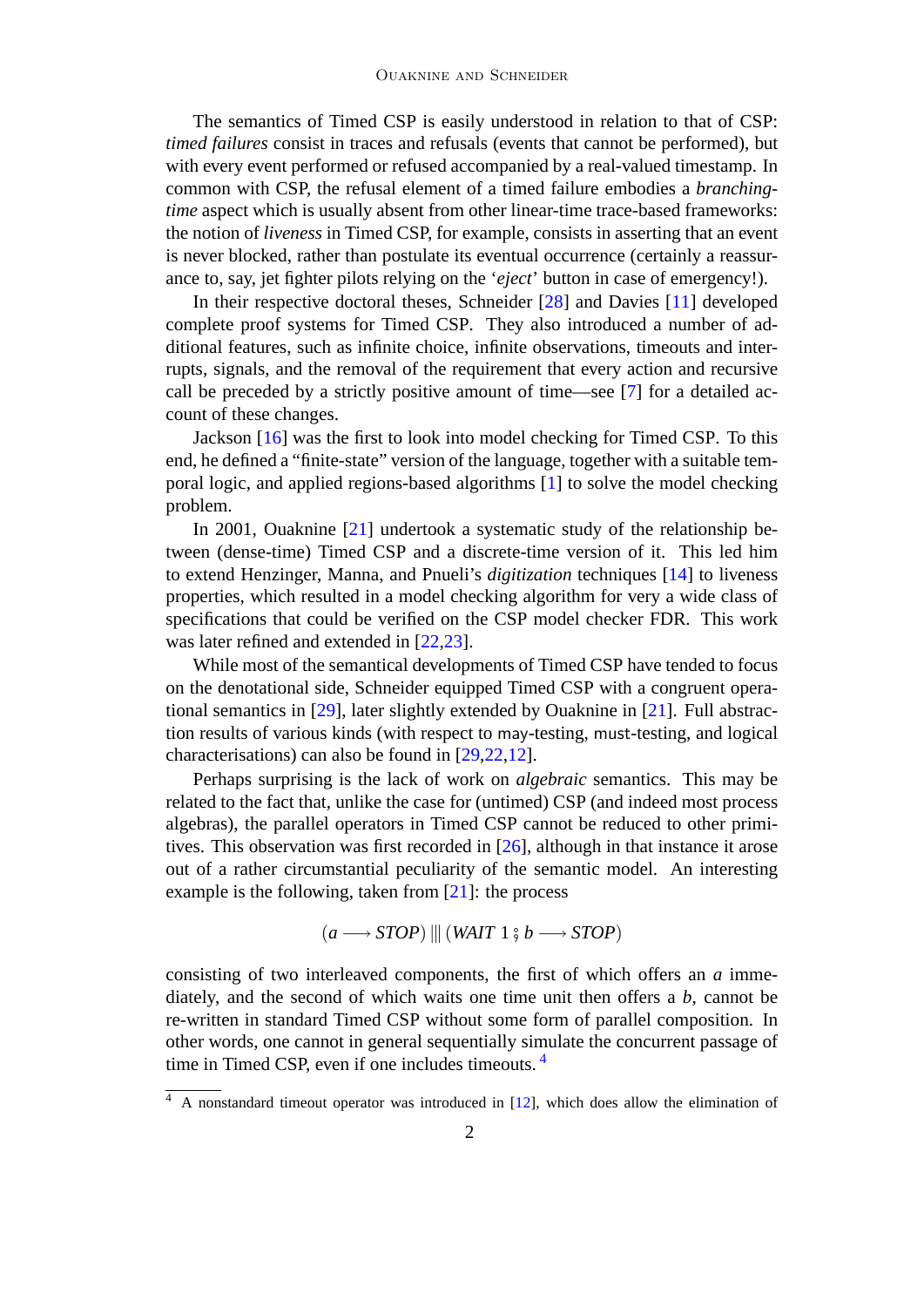Although Timed CSP as described above has proved to be very successful, and indeed has been used in numerous case studies—see [\[31\]](#page-4-9) for more details on the subject—some of its semantic requirements sit uneasily with the traditional style of "specification-as-refinement" usually advocated in CSP. For example, in untimed CSP, one specifies that a given process should not perform the event *error* by stipulating that it should refine the specification process *RUN*<sub>Σ−{*error*}</sub>, which itself is capable of *any* behaviour other than performing *error*. Unfortunately, the ultrametric-based semantics for recursion in Timed CSP requires every recursion to be *time-guarded*—there should be some positive amount of time between two consecutive unwindings of a recursion. In [\[23\]](#page-4-6), a root-and-branch review of the denotational semantics of Timed CSP was undertaken in order to allow such *Zeno* processes, and resulted in a substantially more expressive framework (predicated on cpo's rather than ultrametrics), in which processes could exhibit hitherto forbidden behaviours. As a result, many common specifications on Timed CSP processes (liveness, deadlock-freedom, timestop-freedom, . . . ) have natural representations as refinements in this new model. Moreover, thanks to digitization techniques, the extra generality comes at no extra cost and Timed CSP processes can in fact be model-checked using an (untimed) CSP model checker such as FDR. It is perhaps worth noting that this new framework achieves its heightened expressiveness partly thanks to a restricted form of unbounded nondeterminism, which nonetheless does not destroy the formalism's valuable algorithmic properties.

These recent developments seem to indicate that Timed CSP remains an active research area, and progress is likely to continue for some time to come.

#### **References**

- <span id="page-2-2"></span>[1] R. Alur, C. Courcoubetis, and D. Dill. Model-checking for real-time systems. In *Proceedings of the Fifth Annual Symposium on Logic in Computer Science (LICS 90)*, pages 414–425. IEEE Computer Society Press, 1990.
- [2] R. Alur and D. Dill. A theory of timed automata. *Theoretical Computer Science*, 126:183–235, 1994.
- [3] R. Alur and R. P. Kurshan. Timing analysis in COSPAN. In *Proceedings of Hybrid Systems III*, volume 1066, pages 220–231. Springer LNCS, 1996.
- <span id="page-2-0"></span>[4] J. C. M. Baeten and J. A. Bergstra. Real time process algebra. *Formal Aspects of Computing*, 3:142–188, 1991.
- [5] J. Bengtsson, K. G. Larsen, F. Larsen, P. Pettersson, and W. Yi. UPPAAL: A tool-suite for automatic verification of real-time systems. In *Proceedings of Hybrid Systems III*, volume 1066, pages 232–243. Springer LNCS, 1996.
- <span id="page-2-1"></span>[6] L. Chen. *Timed Processes: Models, Axioms and Decidability*. PhD thesis, University of Edinburgh, 1992.

parallel operators in a discrete-time context, however at the expense of some standard Timed CSP axioms and laws.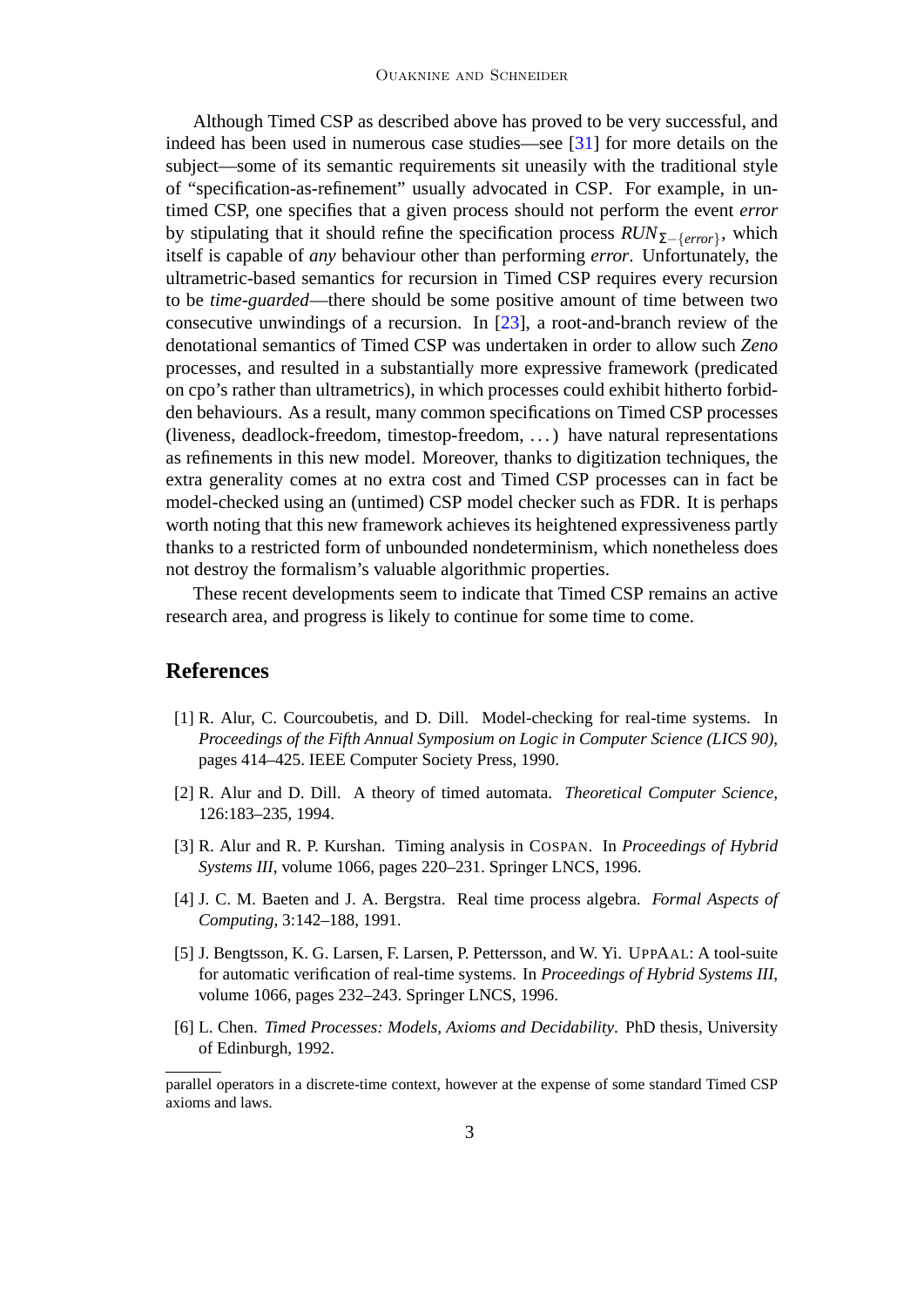- <span id="page-3-8"></span>[7] J. Davies and S. A. Schneider. A brief history of Timed CSP. *Theoretical Computer Science*, 138(2):243–271, 1995.
- [8] C. Daws, A. Olivero, S. Tripakis, and S. Yovine. The tool KRONOS. In *Proceedings of Hybrid Systems III*, volume 1066, pages 208–219. Springer LNCS, 1996.
- <span id="page-3-0"></span>[9] R. Gerth and A. Boucher. A timed failures model for extended communicating processes. In *Proceedings of the Fourteenth International Colloquium on Automata, Languages and Programming (ICALP 87)*, volume 267, pages 95–114. Springer LNCS, 1987.
- <span id="page-3-6"></span>[10] R. Cleaveland, G. Lüttgen, and M. Mendler. An algebraic theory of multiple clocks. In *Proceedings of the Eighth International Conference on Concurrency Theory (CONCUR 97)*, volume 1243, pages 166–180. Springer LNCS, 1997.
- <span id="page-3-7"></span>[11] J. Davies. *Specification and Proof in Real-Time Systems*. PhD thesis, Oxford University, 1991.
- <span id="page-3-12"></span>[12] G. Lowe and J. Ouaknine. On timed models and full abstraction. In *Proceedings of the Twenty-first Conference on the Mathematical Foundations of Programming Semantics (MFPS 05)*, ENTCS, 2005.
- [13] T. A. Henzinger, P.-H. Ho, and H. Wong-Toi. HYTECH: A model checker for hybrid systems. In *Proceedings of the Ninth International Conference on Computer-Aided Verification (CAV 97)*, volume 1254, pages 460–463. Springer LNCS, 1997.
- <span id="page-3-11"></span>[14] T. A. Henzinger, Z. Manna, and A. Pnueli. What good are digital clocks? In *Proceedings of the Nineteenth International Colloquium on Automata, Languages, and Programming (ICALP 92)*, volume 623, pages 545–558. Springer LNCS, 1992.
- <span id="page-3-4"></span>[15] M. Hennessy and T. Regan. A temporal process algebra. In *Proceedings of the Third International Conference on Formal Description Techniques for Distributed Systems and Communications Protocols (FORTE 90)*, pages 33–48. North-Holland, 1991.
- <span id="page-3-9"></span>[16] D. M. Jackson. *Logical Verification of Reactive Software Systems*. PhD thesis, Oxford University, 1992.
- <span id="page-3-2"></span>[17] A. Jeffrey. Abstract timed observation and process algebra. In *Proceedings of the Second International Conference on Concurrency Theory (CONCUR 91)*, volume 527, pages 332–345. Springer LNCS, 1991.
- <span id="page-3-3"></span>[18] A. Jeffrey. Discrete timed CSP. Programming Methodology Group Memo 78, Department of Computer Sciences, Chalmers University, 1991.
- <span id="page-3-1"></span>[19] F. Moller and C. Tofts. A temporal calculus of communicating systems. In *Proceedings of the First International Conference on Concurrency Theory (CONCUR 90)*, volume 458, pages 401–415. Springer LNCS, 1990.
- <span id="page-3-5"></span>[20] X. Nicollin and J. Sifakis. The algebra of timed processes, ATP: Theory and application. *Information and Computation*, 114:131–178, 1994.
- <span id="page-3-10"></span>[21] J. Ouaknine. *Discrete Analysis of Continuous Behaviour in Real-Time Concurrent Systems*. PhD thesis, Oxford University, 2001. Technical report PRG-RR-01-06.